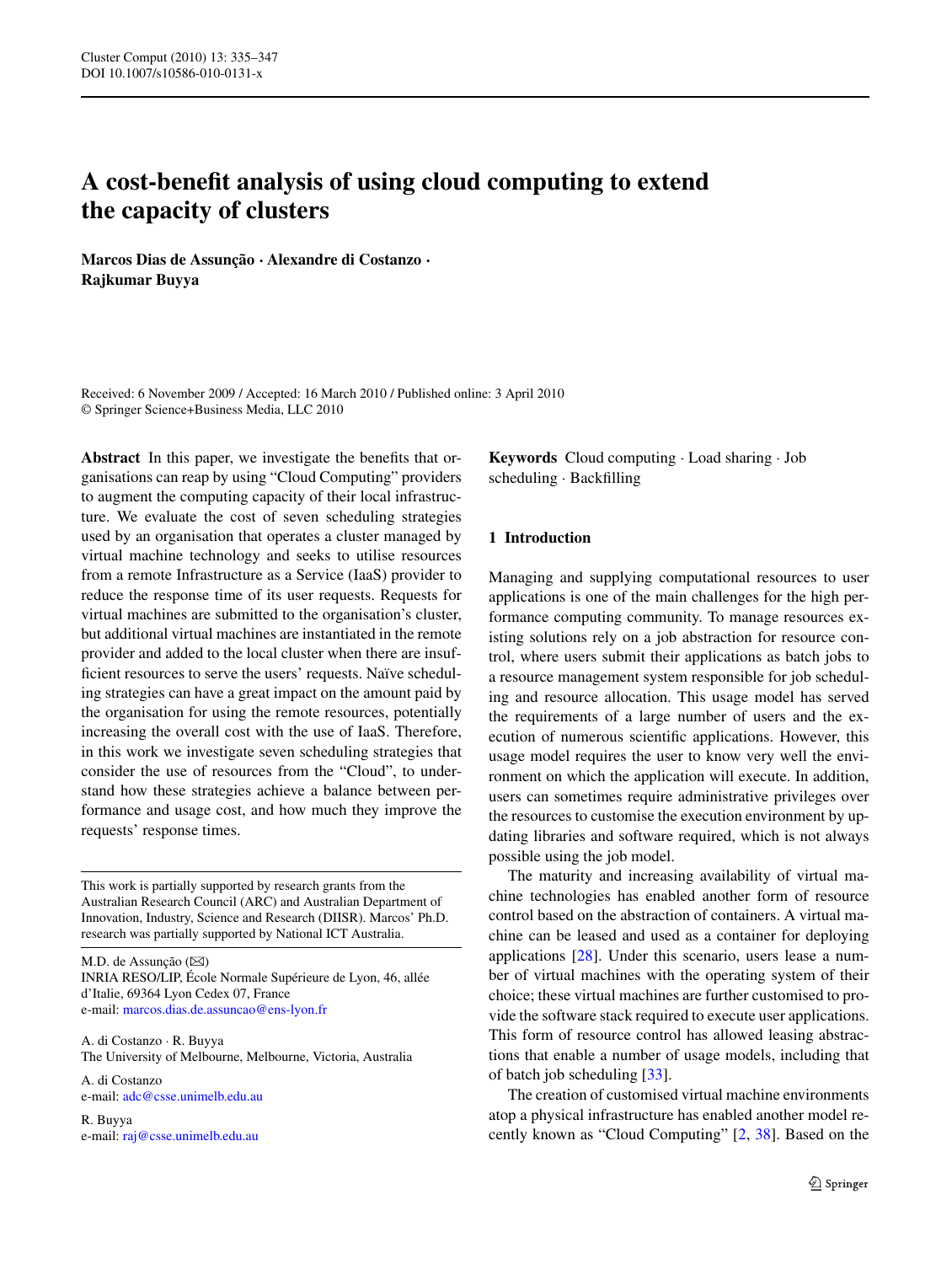<span id="page-1-0"></span>economies of scale and recent Web and network technologies, commercial resource providers, such as Amazon Inc., aim to offer resources to users in a pay-as-you-go manner. These Cloud providers, also known as Infrastructure as a Service (IaaS) providers, allow users to set up and customise execution environments according to their application needs. Previous work has demonstrated how Cloud providers can be used to supply resources to scientific communities. Deelman et al. [[9\]](#page-11-0) demonstrated the cost of using Cloud providers to supply the needs for resources of data intensive applications. Palankar et al. [\[27](#page-11-0)] have shown that Grid computing users can benefit from mixing Cloud and Grid infrastructure by performing costly data operations on the Grid resources while utilising the data availability provided by the Clouds.

In this work, we investigate whether an organisation operating its local cluster can benefit from using Cloud providers to improve the performance of its users' requests. We evaluate seven scheduling strategies suitable for a local cluster that is managed by virtual machine based technology to improve its Service Level Agreements (SLAs) with users. These strategies aim to utilise remote resources from the Cloud to augment the capacity of the local cluster. However, as the use of Cloud resources incurs a cost, the problem is to find the price at which this performance improvement is achieved. We aim to explore the trade-off between performance improvement and cost.

We have implemented a system that relies on virtualisation technology for enabling users to request virtual machines from both the local cluster and the Cloud to run applications. In this work, we evaluate via simulation seven strategies for improving scheduling performance through the use of a Cloud provider. In summary, the contributions of this work are to:

- Describe a system that enables an organisation to augment its computing infrastructure by allocating resources from a Cloud provider.
- Provide various scheduling strategies that aim to minimise the cost of utilising resources from the Cloud provider.
- Evaluate the proposed strategies, considering different performance metrics; namely average weighted response time, job slowdown, number of deadline violations, number of jobs rejected, and the money spent for using the Cloud.

The rest of this paper is organised as follows. In Sect. 2 we provide the background on virtual machines, Cloud computing, and scheduling. Then, we present the seven scheduling strategies for redirecting requests from the cluster to the Cloud in Sect. [3](#page-3-0). Section [4](#page-4-0) describes the system design. Next, Sect. [5](#page-4-0) shows the considered experimental scenario and reports the performance evaluation of the investigated strategies. Related work is discussed in Sect. [6](#page-9-0) whereas conclusions are presented in Sect. [7.](#page-10-0)

## **2 Background and context**

This work considers the case where an organisation manages a local cluster of computers through virtual machine technology to supply its users with resources required by their applications. The scenario, depicted in Fig. [1,](#page-2-0) can also represent a centre that provides computing resources to scientific applications or a commercial organisation that provisions resources to its business applications. The organisation wants to provision resources for its user applications in a way that guarantees acceptable response time.

The resources of the *local cluster* are managed by a Virtual Infrastructure Engine (VIE) such as Open Nebula [[14\]](#page-11-0) and Eucalyptus [\[26](#page-11-0)]. The VIE can start, pause, resume, and stop Virtual Machines (VMs) on the physical resources offered by the cluster. The scheduling decisions at the cluster are performed by the *Scheduler*, which leases the site's virtual machines to the users. The scheduler also manages the deployment of VMs on a *Cloud Provider* according to provisioning strategies, which are detailed in the next section.

#### 2.1 Virtualisation technologies

The increasing availability of VM technologies has enabled the creation of customised environments on top of physical infrastructures. The use of VMs in distributed systems brings several benefits such as: (i) server consolidation, allowing workloads of several under-utilised servers to be placed in fewer machines; (ii) the ability to create VMs to run legacy code without interfering in other applications' APIs; (iii) improved security through the creation of sandboxes for running applications with questionable reliability; (iv) dynamic provision of VMs to services, allowing resources to be allocated to applications on the fly; and (v) performance isolation, thus allowing a provider to offer some levels of guarantees and better quality of service to customers' applications.

Existing systems based on virtual machines can manage a cluster of computers by enabling users to create virtual workspaces  $[21]$  $[21]$  or virtual clusters  $[6, 14, 15]$  $[6, 14, 15]$  $[6, 14, 15]$  $[6, 14, 15]$  $[6, 14, 15]$  $[6, 14, 15]$  $[6, 14, 15]$  atop the actual physical infrastructure. These systems can bind resources to virtual clusters or workspaces according to the demands of user applications. They also provide an interface through which the user can allocate virtual machines and configure them with the operating system and software of choice. These resource managers allow the user to create customised virtual clusters using shares of the physical machines available at the site.

Virtualisation technology minimises some security concerns inherent to the sharing of resources among multiple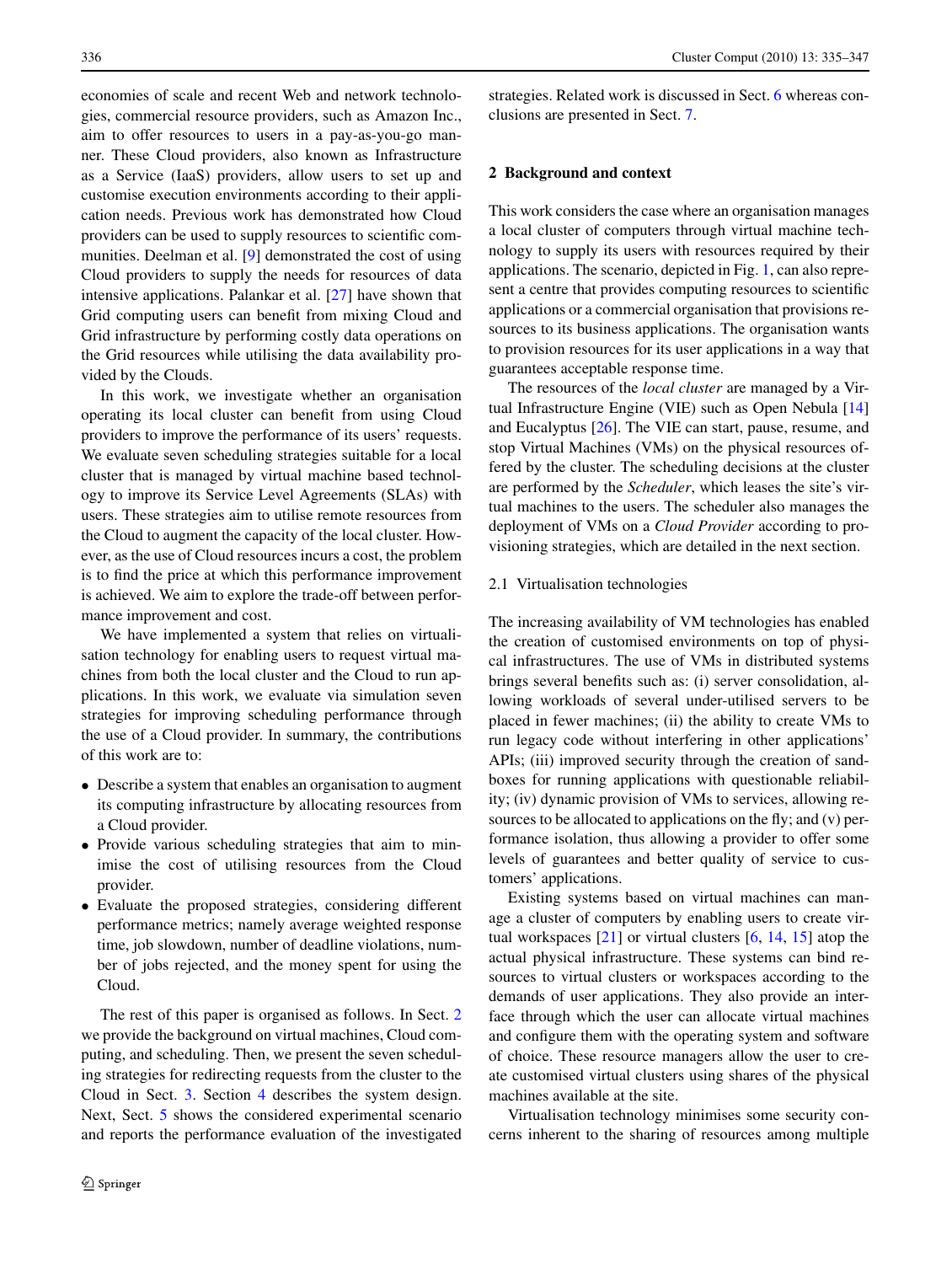<span id="page-2-0"></span>**Fig. 1** The resource provisioning scenario



computing sites. Therefore, we utilise virtualisation software in our system design, described in Sect. [4](#page-4-0), because existing cluster resource managers relying on virtual machines can provide the building blocks, such as availability information, required for the creation of virtual execution environments. The creation of execution environments comprising multiple computing sites is our long-term goal. In addition, relying on virtual machines eases deploying execution environments on multiple computing sites as the user application can have better control over software installed on the resources allocated from the sites without compromising the operation of the hosts' operating systems.

## 2.2 Infrastructure as a service

Virtualisation technologies have also facilitated the realisation of new models such as Cloud Computing or IaaS. The main idea is to supply users with on-demand access to computing or storage resources and charge fees for their usage. In these models, users pay only for the resources they utilise. A key provider of this type of on-demand infrastructure is Amazon Inc. with its Elastic Compute Cloud (EC2) [\[1](#page-10-0)]. EC2 allows users to deploy VMs on Amazon's infrastructure, which is composed of several data centres located around the world. To use Amazon's infrastructure, users deploy instances of pre-submitted VM images or upload their own VM images to EC2. The EC2 service utilises the Amazon Simple Storage Service (S3), which aims at providing users with a globally accessible storage system. S3 stores the users' VM images and, as EC2, applies fees based on the size of the data and the storage time.

## 2.3 Scheduling and redirection strategies

The strategies investigated in this work define how the scheduler performs the scheduling of leases and when it borrows resources from the Cloud. The scheduler is divided into two sub-scheduler modules, one managing the scheduling of requests at the local cluster, hereafter also termed the *Site Scheduler*, and another managing the scheduling on the Cloud resources, termed as the *Cloud scheduler*. We term a strategy or algorithm used to schedule the leases as a *scheduling strategy*, and the algorithm that defines when the scheduler borrows resources from the Cloud and which requests are redirected to the Cloud resources as a *redirection strategy*. A combination of scheduling and redirection strategies is a *strategy set*. As discussed later in Sect. [3](#page-3-0), a redirection strategy can be invoked at different times (e.g. a job arrival or completion) in different strategy sets.

#### 2.4 Types of user requests

In addition to the type of virtual machine required and configuration details, a request  $r$  is a tuple containing at least  $\langle n, rt, d \rangle$ , where *n* specifies the number of virtual machines required; *rt* is the ready time, before which the request is not ready for execution; and *d* is the deadline for request completion. These parameters are sufficient to specify a wide range of virtual machine requests. As demonstrated latter in Sect. [5,](#page-4-0) by making *rt* larger than the submission time, the user can specify deadline constrained requests that require advance reservation of virtual machines.

The users of the infrastructure run different applications with different computing requirements. Some applications need resources at particular times to meet application deadlines, whereas other applications are not strict about the time when they are given resources to execute as long as they are granted the resources required. The first category of applications is termed as *deadline-constrained* whereas the second category is termed as *best-effort*.

For the purposes of this work, users are to be serviced by virtual machines hosted by an individual computing site; thus the same user request cannot receive resources from both the Cloud provider and the organisation's cluster. Applications that rely heavily on message passing interfaces are generally sensitive to network delays and, despite advances in virtualisation technology [[36\]](#page-11-0), may not benefit heavily from using resources from multiple computing sites. In practice, the execution of these applications is generally confined to an individual computer cluster.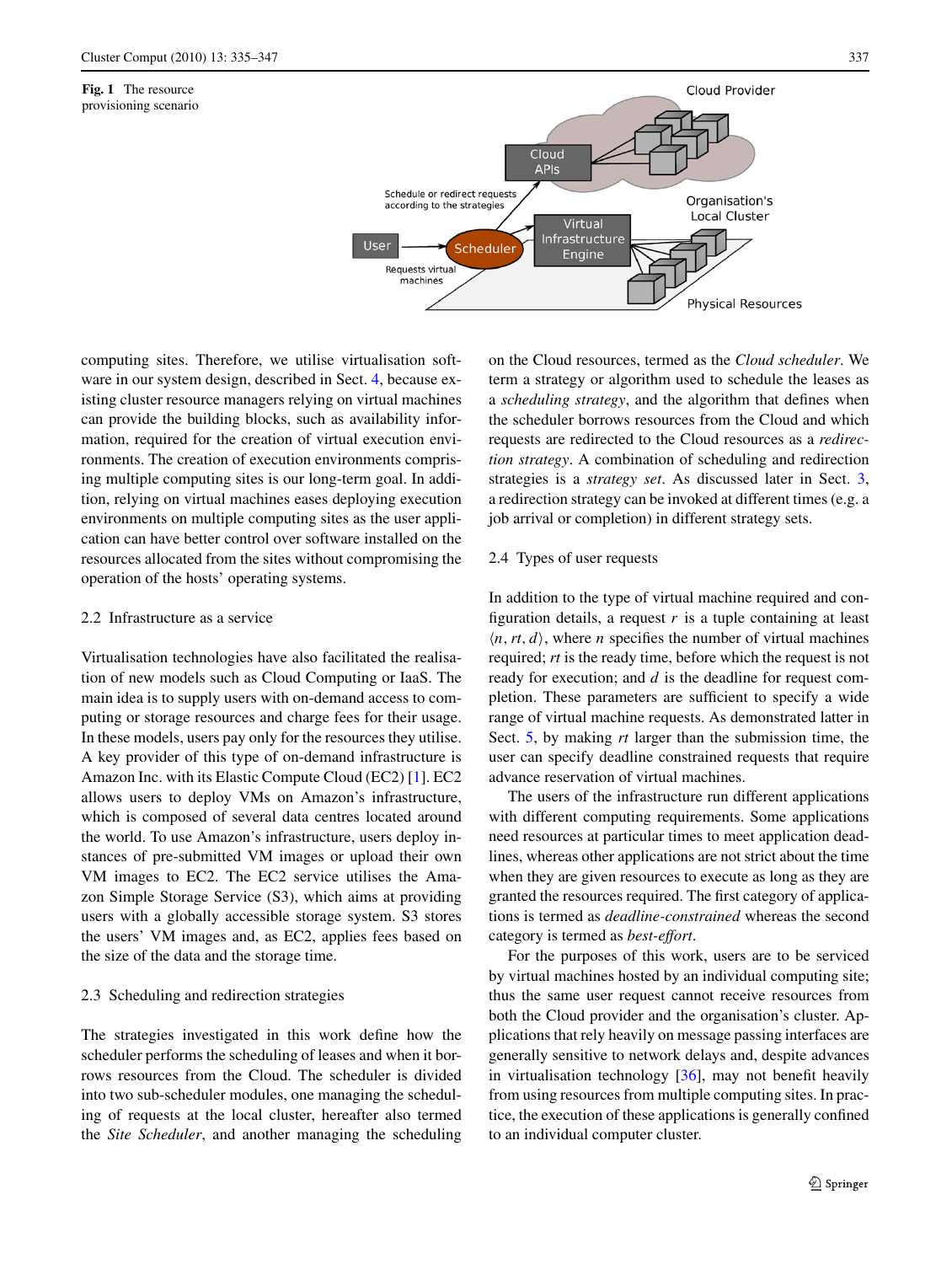<span id="page-3-0"></span>We will relax this assumption in future work as applications may present different communication demands. Some applications are composed of tasks that consist of multiple executions of the same program with different input parameters. These applications are often called bag-of-tasks and the tasks generally do not require communication between them; which makes these applications good candidates for utilising resources from multiple sites.

#### **3 Evaluated strategy sets**

As described in Sect. [2](#page-1-0), a strategy set consists of strategies for scheduling requests at the site and the Cloud, and a redirection strategy that specifies which requests are redirected to the Cloud.

As scheduling strategies we use conservative [\[25](#page-11-0)], aggressive [[22\]](#page-11-0), and selective backfilling [[34\]](#page-11-0). With conservative backfilling, each request is scheduled (i.e. it is granted a reservation) when it arrives in the system, and requests are allowed to jump ahead in the queue if they do not delay the execution of other requests. In aggressive backfilling, only the request at the head of the waiting queue—called *the pivot*—is granted a reservation. Other requests are allowed to move ahead in the queue if they do not delay the pivot. Selective backfilling grants reservations to requests that have waited long enough in the queue. Under selective backfilling a request is granted a reservation if its expected slowdown exceeds a threshold. The expected slowdown of a request *r* is also called *eXpansion Factor* (XFactor) and is given by (1)

$$
XFactor = (wait time + run time) / run time.
$$
 (1)

In fact, we use the Selective-Differential-Adaptive scheme proposed by Srinivasan et al. [[34](#page-11-0)], which lets the XFactor threshold be the average slowdown of previously completed requests.

The following strategy sets are used for scheduling requests that arrive at the organisation's cluster:

*Naïve*: both local Site and Cloud schedulers use conservative backfilling to schedule the requests. The redirection algorithm is executed at the arrival of each job at the site. If the site scheduler cannot start a request immediately, the redirection algorithm checks whether the request can be started immediately using Cloud resources. If the request can start on the Cloud resources, then it is redirected to the Cloud, otherwise it is placed in the site's waiting queue.

*Shortest queue*: jobs at the site's cluster are scheduled in a First-Come-First-Served (FCFS) manner with aggressive backfilling [\[22](#page-11-0)]. The redirection algorithm executes as each job arrives or completes, and computes the ratio of virtual machines required by requests currently waiting in the queue to the number of processors available, similar to the work of England and Weissman [\[12](#page-11-0)]. If the Cloud's ratio is smaller than the cluster's, the redirection algorithm iterates the list of waiting requests and redirects requests until both ratios are similar.

*Weighted queue*: this strategy is an extension of the Shortest Queue strategy. As each job arrives or completes, the scheduler computes the number of virtual machines required by waiting requests on the cluster and how many virtual machines are in execution on the Cloud. The site scheduler then computes the number of VMs that can be started on the Cloud, *num*\_*vms*, as the minimum between the number of VMs demanded by the site's requests and the Cloud's VM limit, and redirects requests to the Cloud until *num*\_*vms* is reached.

*Selective*: the local site uses the selective backfilling scheme described earlier. As each job arrives or completes, the scheduler checks which requests can be started, then starts them. Using the same approach based on queue ratios used in the Shortest Queue strategy, the scheduler then computes the ratios for the cluster and the Cloud. If the ratios are different, the algorithm iterates the list of waiting requests and checks their XFactors. For each waiting request, if the expansion factor exceeds the threshold, the algorithm checks the potential start time for the request at both the Cloud and the site. The algorithm finally makes a reservation at the place that provides the earliest start time.

We also investigate strategies to schedule deadline constrained requests using resources from the site and the Cloud provider. The additional deadline-aware strategy sets are:

*Conservative*: both local site and Cloud schedule requests using conservative backfilling. As each request arrives, the scheduler checks if the site can meet the request's deadline. If the deadline cannot be met, the scheduler checks the availability on the Cloud. If the Cloud can meet the request's deadline, then the request is scheduled on the Cloud resources. If the request deadline cannot be met, the scheduler schedules the request on the local site if it provides a better start time than the Cloud. Otherwise, the request is redirected to the Cloud.

*Aggressive*: both local site and Cloud use aggressive backfilling to schedule requests. Similarly to the work of Singh et al. [\[32\]](#page-11-0), as each request arrives the scheduler builds a tentative schedule for currently waiting requests. Using aggressive backfilling for building the tentative schedule, the scheduler sorts the requests applying an Earliest Deadline First scheme and checks whether the acceptance of the arriving request would break any request deadline. If there are no potential deadline violations, the request is scheduled locally; otherwise, a tentative schedule is built for Cloud resources. If the request does not break deadlines of requests scheduled to use the Cloud, the request is served with resources from the Cloud provider. If the request deadline cannot be met, the scheduler schedules the request using the local site's resources if they provide a better start time than the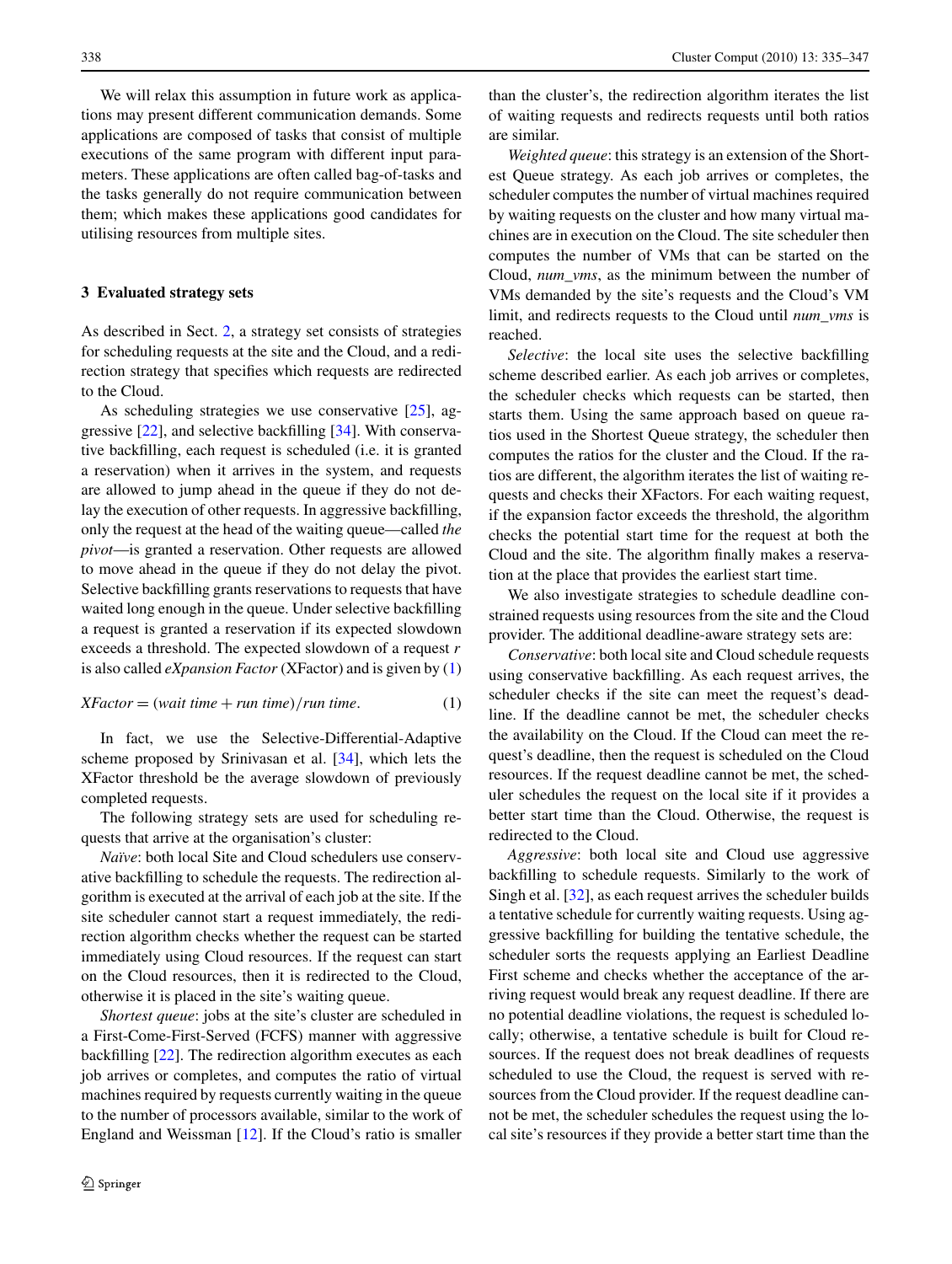<span id="page-4-0"></span>Cloud. Otherwise the request is served by resources from the Cloud.

*Conservative with reservation support*: both local site and Cloud schedule requests using conservative backfilling with support for advance reservation of resources. As each request arrives, the scheduler checks whether it is a besteffort or reservation request. In the first case, the request is placed in the local site. Otherwise, for an advance reservation request the scheduler first checks if the site can provide the resources during the required time-frame. If there are not resources available during the requested time-frame, the scheduler checks the resource availability on the Cloud. The request is then scheduled on the Cloud if it can provide the resources required; otherwise the reservation request is rejected.

Although as of writing of this paper some Cloud providers do not support advance reservation, that does not impact our system because reservations are managed by an entity (i.e. Gateway) that uses the Cloud API to start and stop virtual machines when reservations commence or finish. The assumption of this work is that the Cloud will provide the resources required when reservations are enforced.

## **4 System design**

In this section, we describe briefly the design of the Inter-Grid Gateway (IGG), which is analogous to the scheduler and uses a VIE to enforce virtual machine leases granted to users. The names of the components derive from our previous work on the interconnection of computational Grids [\[8](#page-10-0)]. A complete description of the implementation and an evaluation of the system is available elsewhere [\[10](#page-11-0)].

IGGs can have peering relationships that define under which circumstances they borrow resources from one another (i.e. redirection strategies). These peering relationships specify when an IGG seeks to use resources from another IGG and how the IGG evaluates a request for resources from another IGG. The IGG has been implemented in Java, and a layered view of its components is presented in Fig. 2.

The central component of the IGG is the *Scheduler*; in charge of serving users' requests, handling reservations, and managing start and stop of virtual machines when jobs are scheduled. The scheduler maintains the resource availability information and interacts with the Virtual Machine Manager (VM Manager) for creating, starting or stopping virtual machines to fulfil the requirements of the scheduled requests.

The IGG does not share physical resources directly, but relies on virtualisation technology to abstract them. The VM Manager controls the deployment of virtual machines for the IGG. The types of virtual machines available for the IGG are described as *Virtual Machine Templates*, which are analogous to computers' configurations. A VM template



**Fig. 2** Main components of the IGG

describes a type of VM and contains information such as the number of processors or cores assigned to the VM, the amount of memory, the kernel used to boot the operating system, the disk image, and the price of using a VM of this type over one hour. All available templates are stored in the IGG's repository. At present, users willing to request VMs, need to specify the templates they want to use from the repository. In addition, IGGs need to agree on the templates in order to allow one IGG to borrow VMs from another. In this work, we consider that the Cloud provider has a matching template for each template available at the organisation's cluster.

The VM Manager deploys VMs on physical resources when requested by the IGG. The scheduling strategies that define when and which VMs are started or shut down are implemented as part of the IGG's scheduler. The VM Manager relies on a VIE for deploying and managing VMs; the current implementation uses Open Nebula as a VIE for virtualising a physical cluster infrastructure. In addition, the VM Manager is able to control VMs hosted by a Cloud provider such as Amazon EC2 [\[1](#page-10-0)].

The *Communication Module* is responsible for message passing. This module receives messages from other entities and delivers them to the components registered as listeners. Message-passing makes gateways loosely coupled and allows for more failure-tolerant communication protocols.

## **5 Performance evaluation**

This section describes the scenario considered for performance evaluation, the performance metrics, and experimental results.

#### 5.1 Experimental scenario

The evaluation of the strategies is performed by using a discrete-event simulator [[5\]](#page-10-0). We use simulation because it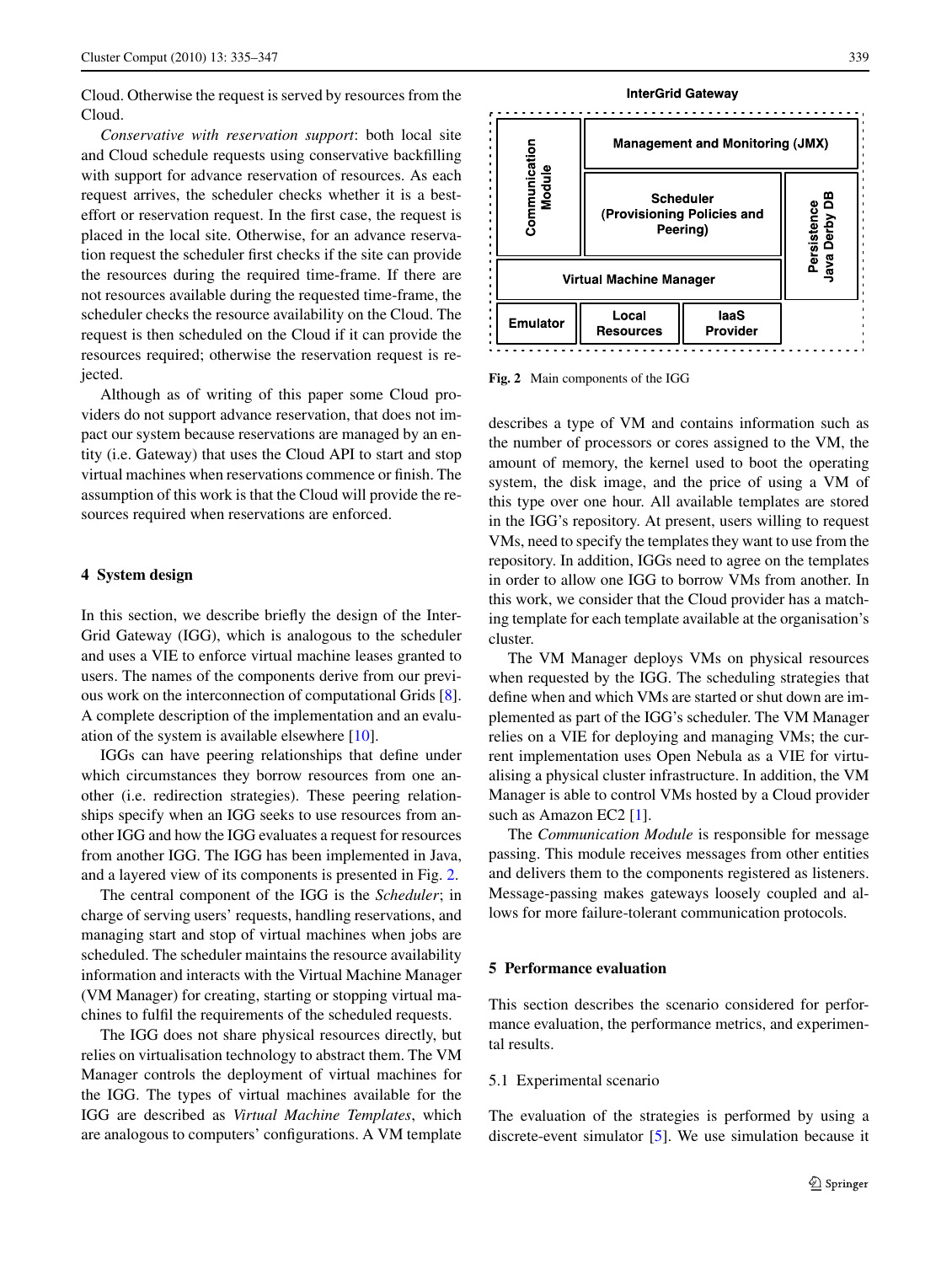enables us to perform repeatable experiments, and the cost incurred by performing experiments on real infrastructure would be prohibitively expensive. To store the information about resources available for running virtual machines, the scheduler uses a data structure based on a red-black tree [[7\]](#page-10-0) whose nodes contain the list of resources available at the start or completion of leases. The tree is augmented by a double-linked list connecting the sibling nodes; this list eases the interaction for finding alternative time slots when handling advance reservations or looking for potential start times for requests. This data structure is based on the idea of availability profile used in some implementations of conser-vative backfilling [\[25](#page-11-0)].

For the experiments that do not involve advance reservations, we model the San Diego Super Computer (SDSC) Blue Horizon machine because job traces collected from this supercomputer are publicly available<sup>1</sup> and have been studied previously [[23\]](#page-11-0). The Blue Horizon machine comprises 144 nodes. The experiments with advance reservations model the infrastructure of the Lyon site of Grid'5000.2 This site has 135 nodes and the requests submitted to it resemble requests for virtual machines; users reserve resources and deploy system images containing the customised operating system and required applications. To model the workload we use traces collected from this site containing one year of request submissions.

The limit of virtual machines that the site can host is the same as the number of nodes. In addition, in this work the maximum number of virtual machines that can be in execution by the Cloud provider at a particular time is the same as the maximum in the local cluster. We plan to relax this assumption in future work.

To compute the cost of using resources from the Cloud provider, we use the amounts charged by Amazon to run basic virtual machines at EC2 (i.e. as of writing of this paper the rate was US\$0.10 per virtual machine/hour). The experiments consider only the amount charged to run VMs, but in practise Amazon charges for the usage of other resources such as network and storage. Other usage fees are not considered in this work because they depend on the applications' communication and data requirements.

The operating system running on a virtual machine takes from a few seconds to some minutes to boot, but Amazon commences charging users when the VM process starts. The experiments therefore consider that the booting time is already included into the request's duration. In addition, the experiments consider full-hours of utilisation; if a request uses a VM for 30 minutes for example, the cost of one hour is considered.

## 5.2 Performance metrics

Some metrics related to requests' response times include the bounded job slowdown (*bound* = 10 seconds), hereafter referred only as job slowdown [[13\]](#page-11-0) and the Average Weighted Response Time (AWRT) [[16\]](#page-11-0). The AWRT measures how long on average users wait to have their requests completed. A short AWRT indicates that on average users do not wait long for their requests to complete.

$$
AWRT = \frac{\sum_{j \in \tau_k} p_j \cdot m_j \cdot (ct_j - st_j)}{\sum_{j \in \tau_k} p_j \cdot m_j}.
$$
 (2)

The AWRT is given by  $(2)$ , where  $m<sub>j</sub>$  is the number of virtual machines required by request  $j$ ,  $p_j$  is the execution time of the request,  $ct<sub>j</sub>$  is the time of completion of the request and  $st_j$  is its submission time. The resource consumption  $(p_i \cdot m_j)$  of each request *j* is used as the weight.

In order to compute the benefits of using one strategy over another, we also compute the cost ratio between AWRT and the amount spent in running virtual machines on the Cloud. In addition, we measure the number of deadline violations and request rejections when we evaluate scenarios where some requests are deadline constrained. More information about the ratios is provided along with respective experiments.

## 5.3 Experimental results

The first experiment evaluates the performance improvement of different strategy sets by running virtual machines on the Cloud provider and the cost of such improvement in each case. This experiment uses a metric termed as *performance cost*. The performance cost of a strategy *st* is given by  $(3)$ .

$$
perf. \ cost_{st} = \frac{Amount spent}{AWRT_{base} - AWRT_{st}} * AWRT_{st}, \tag{3}
$$

where *Amount spent* is the amount spent running virtual machines on the Cloud provider,  $AWRT_{base}$  is the AWRT achieved by a base strategy that schedules requests using only the site's resources and *AWRT<sub>st</sub>* is the AWRT reached by the strategy *st* when Cloud resources are also utilised. This metric aims to quantify the improvement achieved in AWRT and its cost; the smaller the performance improvement cost, the better the strategy performs. In the experiments described in this section, the base strategy is FCFS with aggressive backfilling.

For this experiment, the site's workloads have been generated using Lublin99, here referred to as Lublin and Feitelson [[23\]](#page-11-0). Lublin99 has been configured to generate twomonth-long workloads of type-less requests (i.e. no distinction is made between batch and interactive requests); the

<sup>1</sup>[http://www.cs.huji.ac.il/labs/parallel/workload/.](http://www.cs.huji.ac.il/labs/parallel/workload/)

<sup>2</sup><http://www.grid5000.fr/>.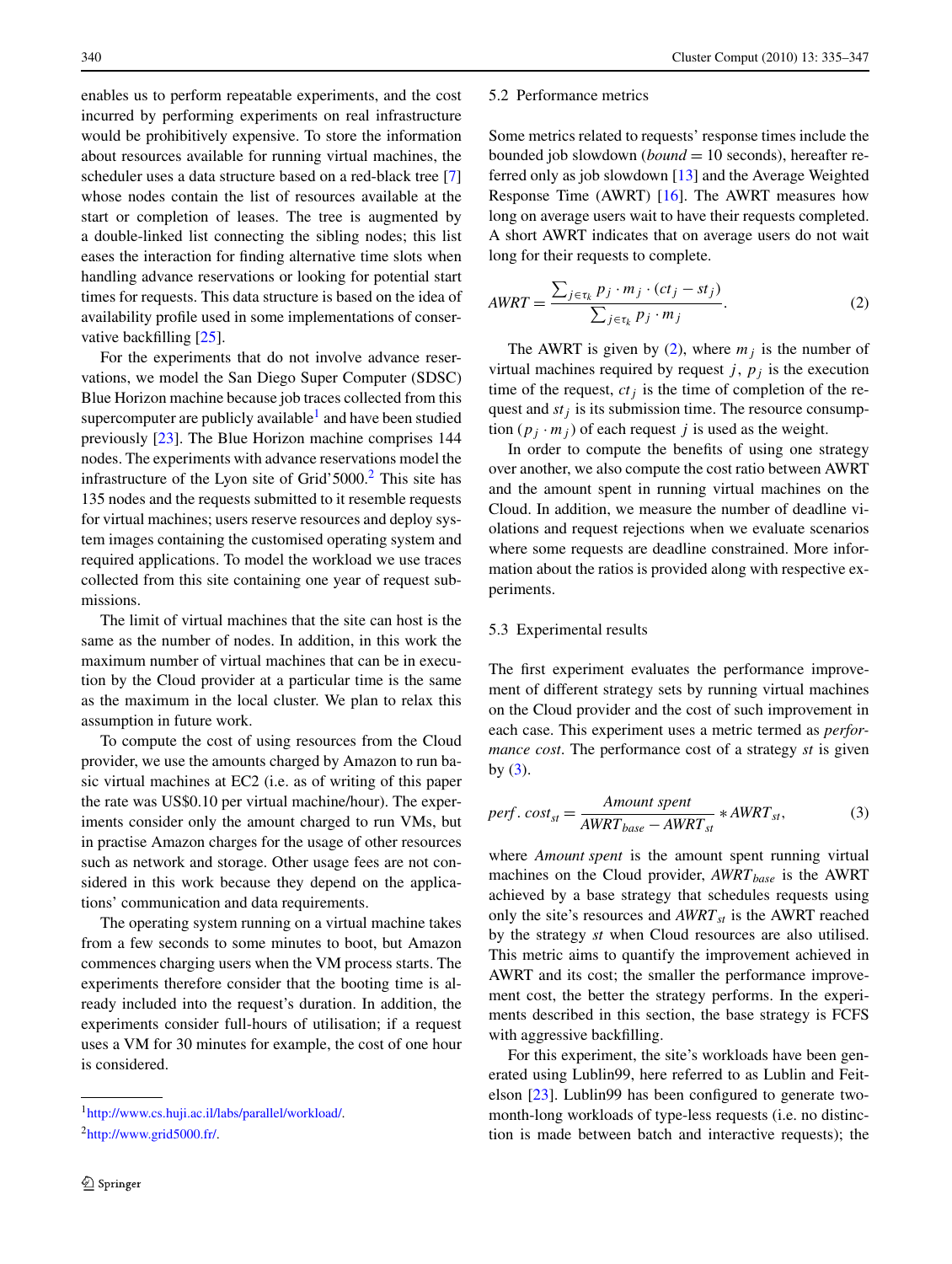maximum number of CPUs used by the generated requests is set to the number of nodes in the cluster. This experiment evaluates the performance cost under different types of workloads. In order to generate different workloads, we modify three parameters of Lublin99's model, one at a time. First, we change the mean number of virtual machines required by a request (specified in  $\log_2$ ) to  $\log_2 m - \text{umed}$ where *m* is the maximum number of virtual machines allowed in system. We vary *umed* from 1.5 to 3.5. The larger the value of *umed*, the smaller the requests become in terms of numbers of VMs required and consequently result in lighter loads. The second parameter changed in the experiments affects the inter-arrival time of requests at rush hours. The inter-arrival rate of jobs is modified by setting the *β* of the gamma distribution (hereafter termed *barr*), which we vary from 0.45 to 0.55. As the values for *barr* increase, the inter-arrival time of requests also increases. The last parameter impacts on the request duration by changing the proportion of the first gamma in the hyper-gamma distribution used to compute the requests runtimes. The proportion *p* of the first gamma in Lublin and Feitelson's model [\[23](#page-11-0)] is given by  $p = pa * nodes + pb$ . We vary the parameter *pb* from 0.5 to 1.0. The larger the value of *pb*, the smaller the duration of the requests.

The results of this experiment are shown in Fig. [3.](#page-7-0) Each data point is the average of 5 simulation rounds. Graphs (a), (b) and (c) show the site's utilisation under aggressive backfilling scheduling when the Cloud resources are not used. These graphs illustrate the effect of the parameter changes on the load. Graphs (d), (e) and (f) show the performance cost when we vary: the number of VMs required by a request, the inter-arrival interval and the request's duration, respectively. The higher values obtained by the naïve strategy show that more money is spent to achieve an improvement in AWRT, especially under heavy loads, as shown in graph (d). From graphs (a) and (d), we also observe that the performance cost of using the Cloud is linear with the decrease in number of VMs of requests except for the naïve strategy, which is very expensive for small requests. Under lighter loads, all strategies tend to yield the same ratio of cost and performance. With small inter-arrival periods, all strategies have similar performance, except the naïve strategy. The naïve strategy again provides a high performance cost, as shown in graph (e). With the variation of request arrival time, the experiments show a limit of the performance cost close to US \$5,500. The cost increases until this limit and then decreases, due to the increase of the request inter-arrival time. More time between requests allows using less resources, which makes it more costly to rely on the Cloud to improve the request response time. For smaller inter-arrival time values, there is an important difference in cost of performance for the naïve strategy in comparison to other strategies. In the last part of the experiment, graphs (c) and (f), all strategies return similar performance cost for the same request duration variation. The performance cost is inversely proportional to the cluster usage.

The second experiment evaluates the site using resources from the Cloud to meet service level agreements with consumers. In this experiment the requests have deadlines and we measure the cost of reducing deadline violations, or requests completing after their deadlines. The cost of reducing deadlines using a strategy *st* is given by (4).

$$
non-violation cost_{st} = \frac{amount\ spent_{st}}{viol_{base} - viol_{st}},
$$
\n(4)

where *Amount spent<sub>st</sub>* is the amount spent with Cloud resources, *violbase* is the number of violations using a base strategy and *violst* is the number of violations under the evaluated strategy. The base policy is aggressive backfilling sorting the jobs for scheduling and backfilling in an Earliest Deadline First manner.

This experiment uses real job traces collected from the SDSC Blue Horizon machine to model the workload of the site's cluster. As the job trace spans a period of two years, we divide it into intervals of two months each. For each experiment, we perform 5 simulation rounds using a different workload for each round. As the deadline information is not available in the trace, we use a Bernoulli distribution to select from the trace the requests that should have deadlines. In this way, a request read from the job trace file has a probability of being deadline constrained. The experiments consider different numbers of deadline constrained requests.

To generate the request deadlines we use a technique de-scribed by Islam et al. [[20\]](#page-11-0), which provides a feasible schedule for the jobs. To obtain the deadlines, we perform the experiments by scheduling requests on the site's cluster without the Cloud using aggressive backfilling. After that, the deadline  $d_i$  of a job *j* is calculated using (5):

$$
d_j = \begin{cases} st_j + (ta_j * sf), & \text{if } [st_j + (ta_j * sf)] < ct_j, \\ ct_j, & \text{otherwise,} \end{cases}
$$
(5)

where  $st_i$  is the request *j*'s submission time,  $ct_i$  is its completion time,  $ta_j$  if the request's turn around time (i.e. the difference between the request's completion and submission times) and *sf* is a stringency factor that indicates how urgent the deadlines are. If  $sf = 1$ , then the request's deadline is the completion under the aggressive backfilling scenario. We evaluate the strategies with different stringency factors (i.e. 0.9, 1.3 and 1.7 termed tight, normal and relaxed deadline scenarios respectively).

The results of this experiment are depicted in Fig. [4](#page-7-0). The top graphs show the amount spent using resources from the Cloud provider to reduce the number of deadline violations. The Conservative and the Aggressive deadline strategies spend smaller amounts than the remaining strategies be-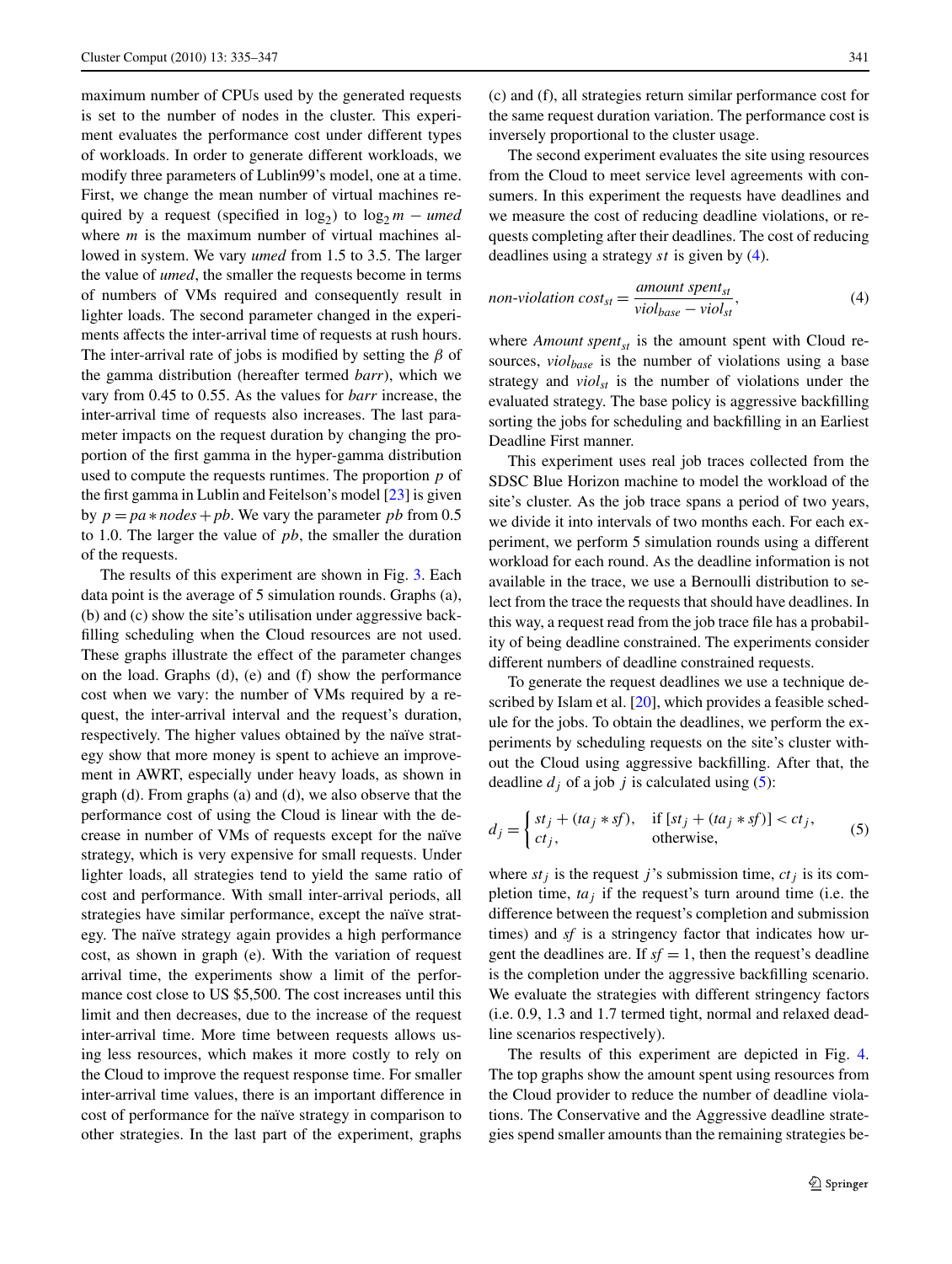<span id="page-7-0"></span>

**Fig. 3** The *top three graphs* show the site's utilisation using the base aggressive backfilling strategy without Cloud resources; the *bottom three graphs* show the performance cost under different workloads. Higher values of *umed* result in requests requiring a larger number

of VMs. The larger the value of *barr*, the greater the inter-arrival time of requests at rush hours. The time duration of the requests decrease as the value of *pb* increases. Each data point is the average of 5 simulation rounds



**Fig. 4** The *top graphs* show the amount spent using resources from the Cloud provider; the *bottom graphs* show the cost of decreasing deadline violations under different numbers of deadline constrained

requests and different types of deadlines. Each data point is the average of 5 simulation rounds

cause they are designed to consider deadlines. Other strategies, except the naïve, sort the requests according to deadlines; however, take into account other performance aspects such as minimising response time when redirecting requests to be scheduled on the Cloud. With a small proportion of deadline constrained requests with tight deadlines, the aggressive strategy had a smaller cost that the conservative strategy. With normal deadlines and a large number of deadline constrained requests, the aggressive strategy spends more than the conservative strategy.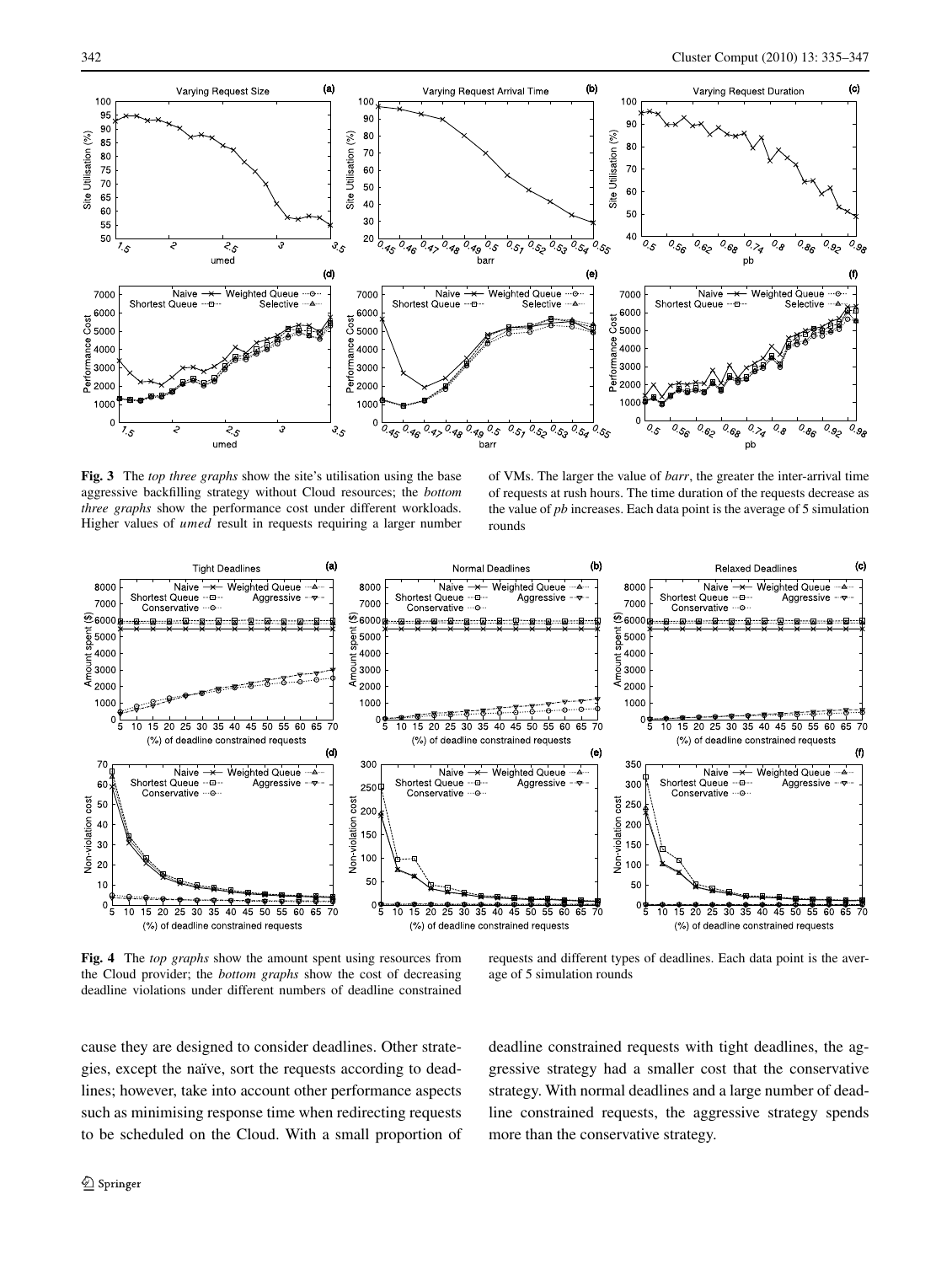

Fig. 5 (a) Amount spent using resources from the Cloud provider; **(b)** the decrease of requests rejected. Each data point is the average of 5 simulation rounds

We decided to evaluate the aggressive deadline strategy further in a scenario considering only the site's resources and a case considering the site and the Cloud. If the deadline of a request cannot be met, the request is rejected. This experiment evaluates how much the organisation would need to spend to decrease the number of jobs rejected. The results are summarised in Fig. 5.

Figure 5(a) shows the amount spent on the Cloud and (b) depicts the percentage of jobs rejected when the Cloud is used and not used. An amount of US \$3,000 is spent on the Cloud to keep the number of jobs rejected close to zero under a case where 70% of the requests have deadlines. With normal deadlines, the strategy did not spend more than US \$1,500 in any quantity of deadline constrained requests.

Again using traces from the SDSC Blue Horizon, this experiment evaluates the amount of money spent using the Cloud infrastructure under different scheduling strategies, and compares the improvement of the strategies to a scenario where requests were scheduled using only the site's resources with aggressive backfilling. Table [1](#page-9-0) summarises the results. All the strategies perform similarly in terms of AWRT improvement. However, the proposed strategy set based on selective backfilling yields a better ratio of slowdown improvement to amount of money spent for using Cloud resources.

The experimental results show that the cost of increasing the performance of application scheduling is higher under a scenario where the site's cluster is underutilised. However, the cost-benefit of using a naïve scheduling strategy can be smaller than using other approaches as a large cost is incurred under scenarios of high system utilisation. In addition, request backfilling and redirection based on the expansion factors (i.e. selective backfilling) have shown a good ratio of slowdown improvement to amount of money spent for using Cloud resources.

#### 5.4 Advance reservations

The experiments discussed in this section measure the cost of handling additional load by using the Cloud to increase the support for reservation of resources. Thereby, we measure the cost of redirecting reservation requests to a Cloud provider and the cost of wasting Cloud resources if the redirected requests fail. As described beforehand, the experiments use a trace collected from a Grid'5000 site containing one year of request submissions. We split the trace into two-month-long periods, and we use a different part for each simulation round. All values reported by the experiments are averages of 5 simulation rounds.

The original request trace contains reservation and besteffort requests. Best-effort requests do not require reservation of resources and their start times are determined by the scheduler; the scheduler places then in the queue and starts their execution at the earliest time when enough resources are available; a best-effort request can be preempted to make room for a reservation. Whilst we maintain the ratio of reservation and best-effort requests in the experiments, we do not consider preemption of requests; once the schedule of a besteffort request is determined, it is not preempted to give room for a reservation.

To measure the cost of increasing the support for advance reservations, we select randomly from the trace the requests that correspond to the additional load. That is, all the original requests are submitted, along with requests randomly selected from the same trace (i.e. additional load). The percentage of requests selected is the additional load and varies from 0 to 100%. Furthermore, the trace contains requests whose executions have failed due to factors such as incorrect configuration of system images and problems with the deployed application. When these requests are redirected to a Cloud provider and the required virtual machines are started, but not fully utilised because the application has failed, the allocation corresponds to a wastage of resources from the organisation's perspective. Although we do not have details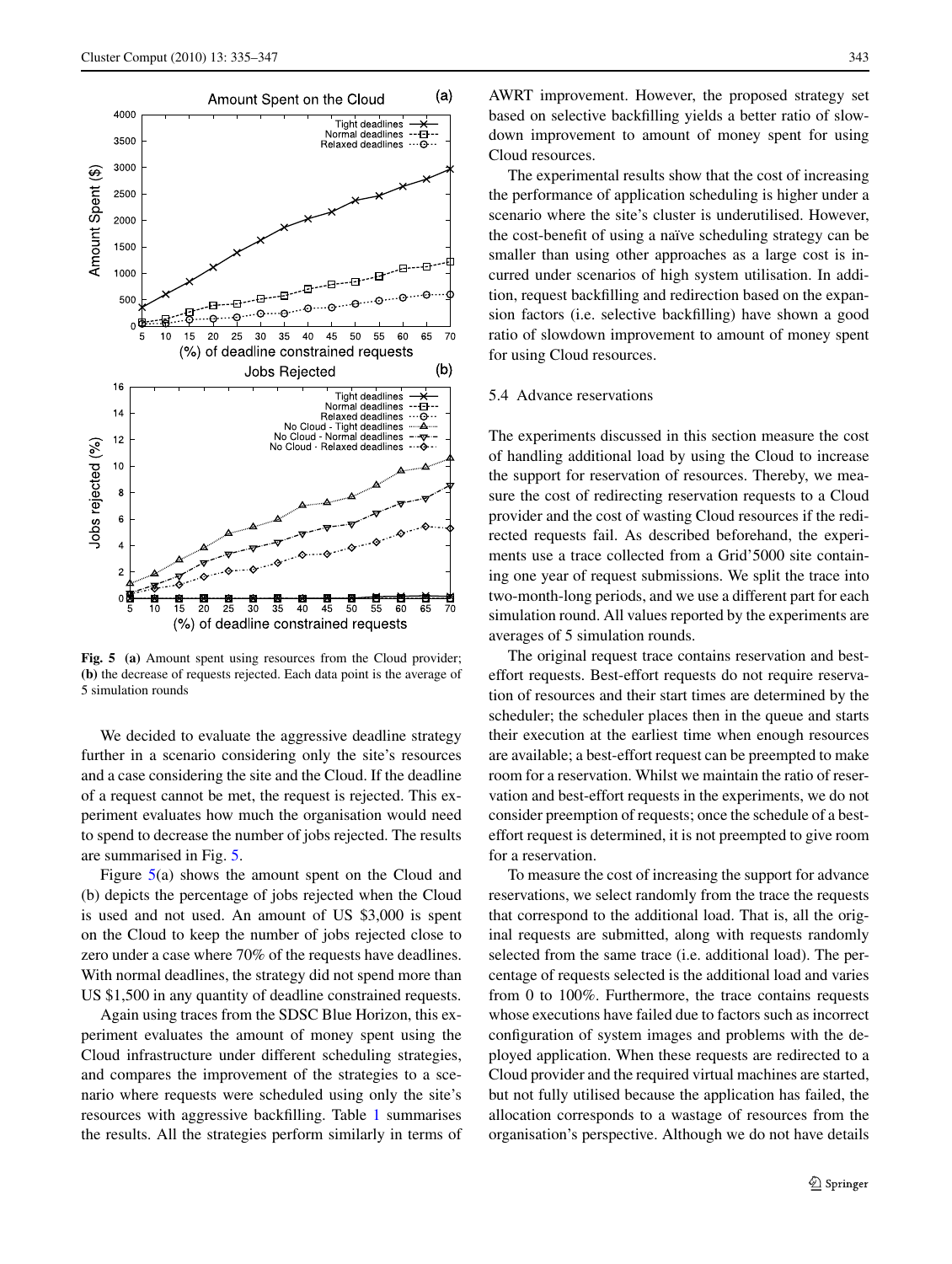<span id="page-9-0"></span>**Table 1** Performance of the strategies using workload traces (averages of 5 simulation rounds)

| Metric description                           | Naïve     | Shortest queue | Weighted queue | Selective |  |
|----------------------------------------------|-----------|----------------|----------------|-----------|--|
| Amount spent with VM instances (\$)          | 5,478.54  | 5.927.08       | 5,855.04       | 4,880.16  |  |
| Number of VM instances/Hours                 | 54,785.40 | 59,270.80      | 58,550.40      | 48,801.60 |  |
| Average weighted response time (improvement) | 15.036.77 | 15.065.47      | 15,435.11      | 14,632.34 |  |
| Overall Job slowdown (improvement)           | 38.29     | 37.65          | 38.42          | 39.70     |  |

Table 2 Cost of increasing the support for reservations (averages of 5 simulation rounds)

| Additional load                  | 0%   | 10%  | 20%   | 30%   | 40%   | 50%   | 60%   | 70%   | 80%    | 90%    | $100\%$ |
|----------------------------------|------|------|-------|-------|-------|-------|-------|-------|--------|--------|---------|
| Amount spent on the Cloud (\$)   | 77   | 754  | 1778  | 3034  | 3926  | 5073  | 6079  | 6931  | 8736   | 9595   | 10,460  |
| Number of requests redirected    | 114  | 1032 | 1748  | 2939  | 4254  | 5795  | 7018  | 9375  | 11.595 | 14.535 | 16701   |
| Load redirected $(\% )$          | 0.52 | 5.20 | 11.58 | 19.47 | 23.31 | 29.78 | 32.86 | 35.68 | 45.11  | 48.27  | 52.15   |
| Amount wasted with failures (\$) | 49   | 567  | 1355  | 2379  | 3044  | 3927  | 4693  | 5175  | 6653   | 7187   | 7778    |

about the reasons why these applications have failed in the original execution, we attempt to measure the money spent (or wasted) to allocate resources from the Cloud to serve these applications.

Table 2 summarises the results. The first line shows the amount of money spent using resources from the Cloud under various additional load configurations. The second and the third lines show respectively the number of requests redirected to the Cloud and their corresponding load percentages compared to the overall load generated. The last line shows the amount of money (in US \$) spent with requests whose executions have failed. One can observe that all the additional load injected is redirected to the Cloud provider and that the amount spent on the Cloud grows proportionally to the load redirected. Furthermore, around 60% to 70% of the money spent by using resources from the Cloud were spent on requests whose executions have failed. As discussed beforehand, it is difficult to argue that all these failures reported in the original log have roots on deployment issues; and that is probably not the case. In addition, one can advocate that a commercial provider would offer minimum quality of service and resource availability guarantees that could minimise the number of failures. However, it is important to notice that the results demonstrate that if a commercial Cloud provider is used to extend the capacity of a local infrastructure, deployment of applications and load redirection have to be planned carefully to avoid wastage of resources and consequently waste of money.

## **6 Related work**

plored a lease abstraction to handle the scheduling of a combination of best-effort jobs and advance reservations. Kea-hey et al. [\[21](#page-11-0)] demonstrated how to create customised execution environments for a Grid community via Globus Virtual Workspaces. Shirako provides a system of brokers that enable the leasing of various types of resources including virtual machines [\[19](#page-11-0)]. In addition, the number of migrations required when the broker and a site scheduler use conflicting policies has been investigated [[17\]](#page-11-0). We evaluate the cost of extending the capacity of an organisation's cluster for improving the response time of user requests.

The applicability of Amazon services for Grid computing has been demonstrated in existing work. Palankar et al. [[27\]](#page-11-0) evaluated the use of Amazon S3 for Science Grids with dataintensive applications and concluded that Amazon S3 can be used for some of the operations required by data-intensive Grid applications. Although Grid applications can benefit from using Amazon services, such as improving data availability, Palankar et al. highlighted that a balance between the benefits of Amazon services and the cost of using Amazon's infrastructure should be taken into account. This balance involves performing expensive operations that generate large amounts of temporary data at the Grid infrastructure. Deelman et al. [[9\]](#page-11-0) evaluated the cost of using Amazon EC2 and S3 services to serve the resource requirements of a scientific application.

Existing work has shown how to enable virtual clusters that span multiple physical computer clusters [[11,](#page-11-0) [30](#page-11-0), [31](#page-11-0)]. Emeneker et al. [\[11](#page-11-0)] evaluated the overhead of creating virtual clusters using Xen [\[4](#page-10-0)] and the Moab scheduler. Vio-Cluster [\[30](#page-11-0)] is a system in which a broker responsible for managing a virtual domain (i.e. a virtual cluster) can borrow resources from another broker. Brokers have borrowing and lending policies that define when machines are requested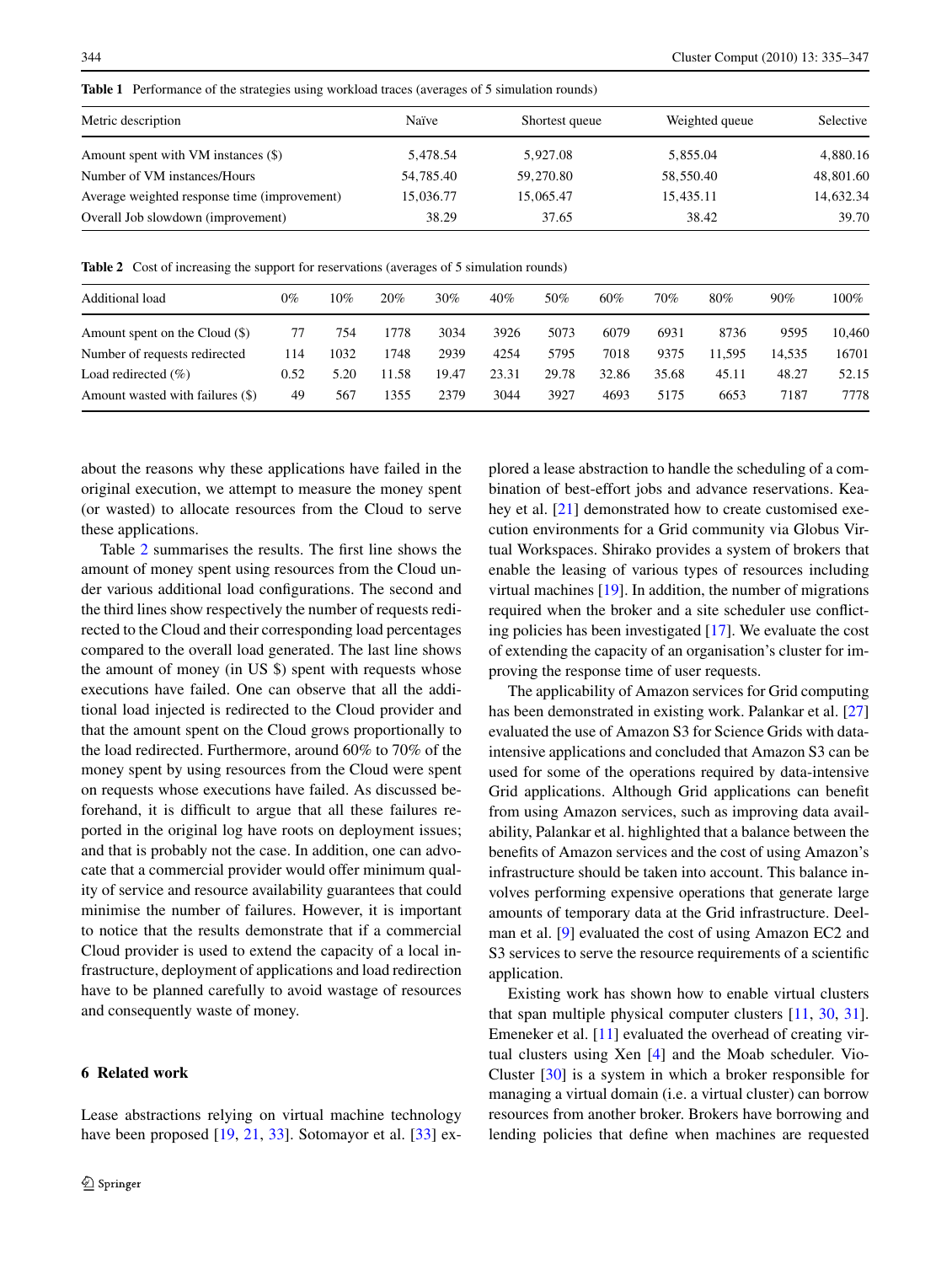<span id="page-10-0"></span>from other brokers and when they are returned, respectively. The resources borrowed by one broker from another are used to run User Mode Linux virtual machines.

Systems for virtualising a physical infrastructure are also available. Montero et al. [\[24\]](#page-11-0) investigated the deployment of custom execution environments using Open Nebula. They investigated the overhead of two distinct models for starting virtual machines and adding them to an execution environment. Montero et al. [\[29\]](#page-11-0) also used GridWay to deploy virtual machines on a Globus Grid; jobs are encapsulated as virtual machines. They evaluated several strategies such as using one virtual machine execution per job, pausing the virtual machine between job executions, and reusing the virtual machine for multiple job executions. Montero et al. showed that the overhead of starting a virtual machine is small for the application evaluated. We use Open Nebula in the real system implementation of our architecture.

Singh et al. [\[32](#page-11-0)] proposed an adaptive pricing for advance reservations where the price of a reservation depends on how many jobs it delays. Aggressive backfilling is used to build a tentative schedule and test how many jobs are delayed. We use a similar approach for request admission control in one of our deadline-aware strategies and for deciding on the redirection of requests to the Cloud provider.

Market based resource allocation mechanisms for largescale distributed systems have been investigated [\[39](#page-11-0)]. In this work, we do not explore a market-based mechanism as we rely on utilising resources from a Cloud provider that has cost structures in place. We focus on evaluating the tradeoffs between improvement of scheduling user applications and cost of resource utilisation. Specifically, we aim to evaluate the cost of performance improvements.

Several load sharing mechanisms have been investigated in the distributed systems realm. Iosup et al. [\[18](#page-11-0)] proposed a matchmaking mechanism for enabling resource sharing across computational Grids. Wang and Morris [\[37](#page-11-0)] investigated different strategies for load sharing across computers in a local area network. Surana et al. [\[35](#page-11-0)] addressed the load balancing in DHT-based P2P networks. Balazinska et al. [3] proposed a mechanism for migrating stream processing operators in a federated system. We evaluate the benefits and the cost of adding resources from a Cloud provider to an organisation's infrastructure.

## **7 Conclusions**

This paper evaluated the cost of improving the scheduling performance of virtual machine requests by allocating additional resources from a Cloud computing infrastructure. We considered the case of an organisation that operates its computing infrastructure, but wants to allocate additional resources from a Cloud infrastructure. The experiments evaluated the cost of improving the performance under different strategies for scheduling requests on the organisation's cluster and the Cloud provider. Naïve scheduling strategies can result in a higher cost under heavy load conditions. Experimental results showed that the cost of increasing the performance of application scheduling is higher under a scenario where the site's cluster is under-utilised. In addition, request backfilling and redirection based on the expansion factors (i.e. selective backfilling) showed a good ratio of slowdown improvement to the money spent for using Cloud resources.

In future work, we would like to study the performance of different types of applications, such as bag-of-tasks or SPMD running on the local cluster, on the Cloud provider, and both at the same time. In addition, we are currently working on an adaptive strategy that aims to optimise scheduling performance considering the user's budget. For a given budget amount, the scheduler would find the best strategy to fulfil the user's request.

**Acknowledgements** We would like to thank Sungjin Choi, Suraj Pandey, Carlos Varela, and Marco Netto for their feedback on a preliminary version of this work. We carried out some experiments using traces collected from the Grid'5000 platform, an initiative from the French Ministry of Research through the ACI GRID incentive action, INRIA, CNRS, RENATER and other contributing partners (<http://www.grid5000.fr>).

#### **References**

- 1. Amazon Inc. Amazon Elastic Compute Cloud (Amazon EC2). <http://aws.amazon.com/ec2>
- 2. Armbrust, M., Fox, A., Griffith, R., Joseph, A.D., Katz, R.H., Konwinski, A., Lee, G., Patterson, D.A., Rabkin, A., Stoica, I., Zaharia, M.: Above the clouds: A Berkeley view of Cloud computing. Technical report UCB/EECS-2009-28, Electrical Engineering and Computer Sciences, University of California at Berkeley, Berkeley, USA, February 2009
- 3. Balazinska, M., Balakrishnan, H., Stonebraker, M.: Contractbased load management in federated distributed systems. In: 1st Symposium on Networked Systems Design and Implementation (NSDI), San Francisco, USA, March 2004, pp. 197–210. USENIX Association
- 4. Barham, P., Dragovic, B., Fraser, K., Hand, S., Harris, T., Ho, A., Neugebauer, R., Pratt, I., Warfield, A.: Xen and the art of virtualization. In: 19th ACM Symposium on Operating Systems Principles (SOSP '03), pp. 164–177. ACM, New York (2003)
- 5. Buyya, R., Murshed, M.: GridSim: a toolkit for the modeling and simulation of distributed resource management and scheduling for Grid computing. Concurr. Comput. **14**(13–15), 1175–1220 (2002)
- 6. Chase, J.S., Irwin, D.E., Grit, L.E., Moore, J.D., Sprenkle, S.E.: Dynamic virtual clusters in a Grid site manager. In: 12th IEEE International Symposium on High Performance Distributed Computing (HPDC 2003), Washington, DC, USA, 2003, p. 90. IEEE Computer Society, Los Alamitos (2003)
- 7. Cormen, T.H., Leiserson, C.E., Rivest, R.L., Stein, C.: Introduction to Algorithms, 2nd edn. MIT Press/McGraw-Hill, Cambridge/New York (2001)
- 8. de Assunção, M.D., Buyya, R., Venugopal, S.: InterGrid: a case for internetworking islands of Grids. Concurr. Comput. **20**(8), 997–1024 (2008)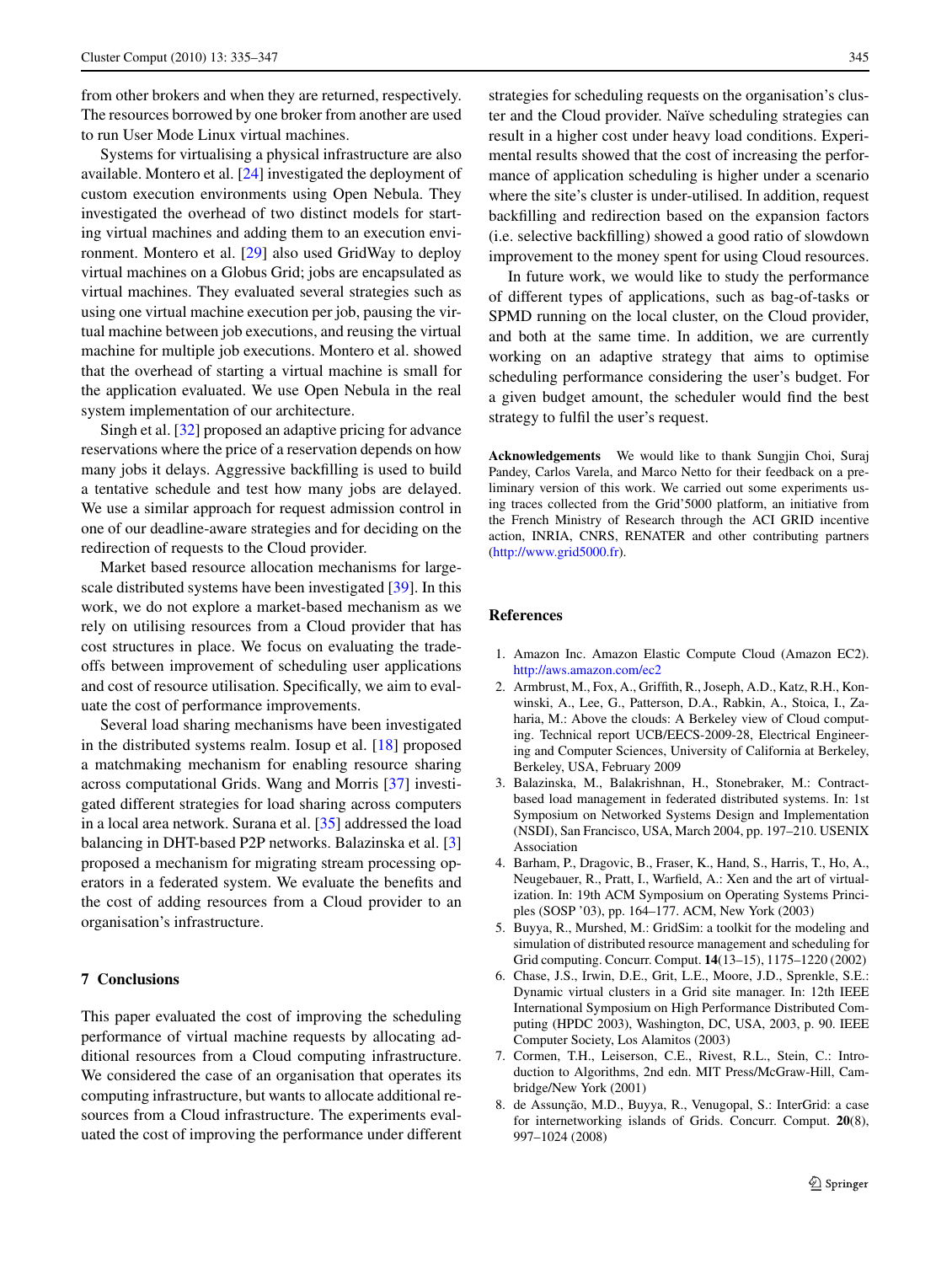- <span id="page-11-0"></span>9. Deelman, E., Singh, G., Livny, M., Berriman, B., Good, J.: The cost of doing science on the cloud: the montage example. In: 2008 ACM/IEEE Conference on Supercomputing (SC 2008), Piscataway, NJ, USA, 2008, pp. 1–12. IEEE Press, New York (2008)
- 10. di Costanzo, A., de Assunção, M.D., Buyya, R.: Harnessing cloud technologies for a virtualized distributed computing infrastructure. IEEE Int. Comput. **13**(5), 24–33 (2009)
- 11. Emeneker, W., Jackson, D., Butikofer, J., Stanzione, D.: Dynamic virtual clustering with Xen and Moab. In: Frontiers of High Performance Computing and Networking with ISPA 2006. LNCS, vol. 4331, pp. 440–451. Springer, Berlin/Heidelberg (2006)
- 12. England, D., Weissman, J.B.: Costs and benefits of load sharing in the computational Grid. In: 10th International Workshop on Job Scheduling Strategies for Parallel Processing (JSSPP '04), New York, USA, 2004. LNCS, vol. 3277, pp. 160–175. Springer, Berlin/Heidelberg (2004)
- 13. Feitelson, D.G., Rudolph, L., Schwiegelshohn, U., Sevcik, K.C., Wong, P.: Theory and practise in parallel job scheduling. In: Job Scheduling Strategies for Parallel Processing (IPPS '97), London, UK, 1997, pp. 1–34. Springer, Berlin (1997)
- 14. Fontán, J., Vázquez, T., Gonzalez, L., Montero, R.S., Llorente, I.M.: OpenNEbula: the open source virtual machine manager for cluster computing. In: Open Source Grid and Cluster Software Conference—Book of Abstracts, San Francisco, USA, May 2008
- 15. Foster, I., Freeman, T., Keahey, K., Scheftner, D., Sotomayor, B., Zhang, X.: Virtual clusters for Grid communities. In: 6th IEEE International Symposium on Cluster Computing and the Grid (CC-GRID 2006), Washington, DC, USA, 2006, pp. 513–520. IEEE Comput. Soc., Los Alamitos (2006)
- 16. Grimme, C., Lepping, J., Papaspyrou, A.: Prospects of collaboration between compute providers by means of job interchange. In: Job Scheduling Strategies for Parallel Processing. Lecture Notes in Computer Science, vol. 4942, pp. 132–151. Springer, Berlin/Heidelberg (2008)
- 17. Grit, L., Inwin, D., Yumerefendi, A., Chase, J.: Virtual machine hosting for networked clusters: building the foundations for 'autonomic' orchestration. In: 1st International Workshop on Virtualization Technology in Distributed Computing (VTDC 2006), Tampa, Florida, November 2006
- 18. Iosup, A., Epema, D.H.J., Tannenbaum, T., Farrellee, M., Livny, M.: Inter-operating Grids through delegated matchmaking. In: 2007 ACM/IEEE Conference on Supercomputing (SC 2007), New York, USA, 2007, pp. 1–12. ACM, New York (2007)
- 19. Irwin, D., Chase, J., Grit, L., Yumerefendi, A., Becker, D., Yocum, K.G.: Sharing networked resources with brokered leases. In: USENIX Annual Technical Conference, pp. 199–212. Berkeley, USA, June 2006. USENIX Association
- 20. Islam, M., Balaji, P., Sadayappan, P., Panda, D.K.: QoPS: A QoS based scheme for parallel job scheduling. In: 9th International Workshop on Job Scheduling Strategies for Parallel Processing (JSSPP '03), Seattle, WA, USA, 2003. LNCS, vol. 2862, pp. 252– 268. Springer, Berlin (2003)
- 21. Keahey, K., Foster, I., Freeman, T., Zhang, X.: Virtual workspaces: Achieving quality of service and quality of life in the Grids. Sci. Program. **13**(4), 265–275 (2006)
- 22. Lifka, D.A.: The ANL/IBM SP scheduling system. In: Workshop on Job Scheduling Strategies for Parallel Processing (IPPS'95), London, UK, 1995, pp. 295–303. Springer, Berlin (1995)
- 23. Lublin, U., Feitelson, D.G.: The workload on parallel supercomputers: Modeling the characteristics of rigid jobs. J. Parallel Distrib. Comput. **63**(11), 1105–1122 (2003)
- 24. Montero, R.S., Huedo, E., Llorente, I.M.: Dynamic deployment of custom execution environments in Grids. In: 2nd International Conference on Advanced Engineering Computing and Applications in Sciences (ADVCOMP '08), Valencia, Spain, 2008, pp. 33–38. IEEE Comp. Soc., Los Alamitos (2008)
- 25. Mu'alem, A.W., Feitelson, D.G.: Utilization, predictability, workloads, and user runtime estimates in scheduling the IBM SP2 with backfilling. IEEE Trans. Parallel Distrib. Syst. **12**(6), 529–543 (2001)
- 26. Nurmi, D., Wolski, R., Crzegorczyk, C., Obertelli, G., Soman, S., Youseff, L., Zagorodnov, D.: Eucalyptus: a technical report on an elastic utility computing architecture linking your programs to useful systems. Technical Report 2008-10, Department of Computer Science, University of California, Santa Barbara, CA, USA (2008)
- 27. Palankar, M.R., Iamnitchi, A., Ripeanu, M., Garfinkel, S.: Amazon S3 for science Grids: a viable solution?. In: International Workshop on Data-Aware Distributed Computing (DADC'08) in Conjunction with HPDC 2008, New York, NY, USA, 2008, pp. 55–64. ACM, New York (2008)
- 28. Ramakrishnan, L., Irwin, D., Grit, L., Yumerefendi, A., Iamnitchi, A., Chase, J.: Toward a doctrine of containment: grid hosting with adaptive resource control. In: 2006 ACM/IEEE Conference on Supercomputing (SC 2006), New York, NY, USA, 2006, p. 101. ACM, New York (2006)
- 29. Rubio-Montero, A., Huedo, E., Montero, R., Llorente, I.: Management of virtual machines on globus grids using GridWay. In: IEEE International Parallel and Distributed Processing Symposium (IPDPS 2007), Long Beach, USA, March 2007, pp. 1–7. IEEE Comput. Soc., Los Alamitos (2007)
- 30. Ruth, P., McGachey, P., Xu, D.: VioCluster: virtualization for dynamic computational domain. In: IEEE International on Cluster Computing (Cluster 2005), pp. 1–10, Burlington, USA, September 2005. IEEE
- 31. Shoykhet, A., Lange, J., Dinda, P.: Virtuoso: a system for virtual machine marketplaces. Technical Report NWU-CS-04-39, Electrical Engineering and Computer Science Department, Northwestern University, Evanston/Chicago, IL, July 2004
- 32. Singh, G., Kesselman, C., Deelman, E.: Adaptive pricing for resource reservations in shared environments. In: 8th IEEE/ACM International Conference on Grid Computing (Grid 2007) (Austin, USA, September 2007), pp. 74–80. ACM/IEEE, New York (2007)
- 33. Sotomayor, B., Keahey, K., Foster, I.: Combining batch execution and leasing using virtual machines. In: 17th International Symposium on High performance Distributed Computing (HPDC 2008), New York, NY, USA, 2008, pp. 87–96. ACM, New York (2008)
- 34. Srinivasan, S., Kettimuthu, R., Subramani, V., Sadayappan, P.: Selective reservation strategies for backfill job scheduling. In: 8th International Workshop on Job Scheduling Strategies for Parallel Processing (JSSPP '02), London, UK, 2002. LNCS, vol. 2537, pp. 55–71. Springer, Berlin/Heidelberg (2002)
- 35. Surana, S., Godfrey, B., Lakshminarayanan, K., Karp, R., Stoica, I.: Load balancing in dynamic structured peer-to-peer systems. Perform. Eval. **63**(3), 217–240 (2006)
- 36. Tatezono, M., Maruyama, N., Matsuoka, S.: Making wide-area, multi-site MPI feasible using Xen VM. In: Workshop on Frontiers of High Performance Computing and Networking (held with ISPA 2006). LNCS, vol. 4331, pp. 387–396. Springer, Berlin/Heidelberg (2006)
- 37. Wang, Y.-T., Morris, R.J.T.: Load sharing in distributed systems. IEEE Trans. Comput. **C-34**(3), 204–217 (1985)
- 38. Weiss, A.: Computing in the Clouds. netWorker **11**(4), 16–25 (2007)
- 39. Wolski, R., Plank, J.S., Brevik, J., Bryan, T.: Analyzing marketbased resource allocation strategies for the computational Grid. Int. J. High Perform. Comput. Appl. **15**(3), 258–281 (2001)